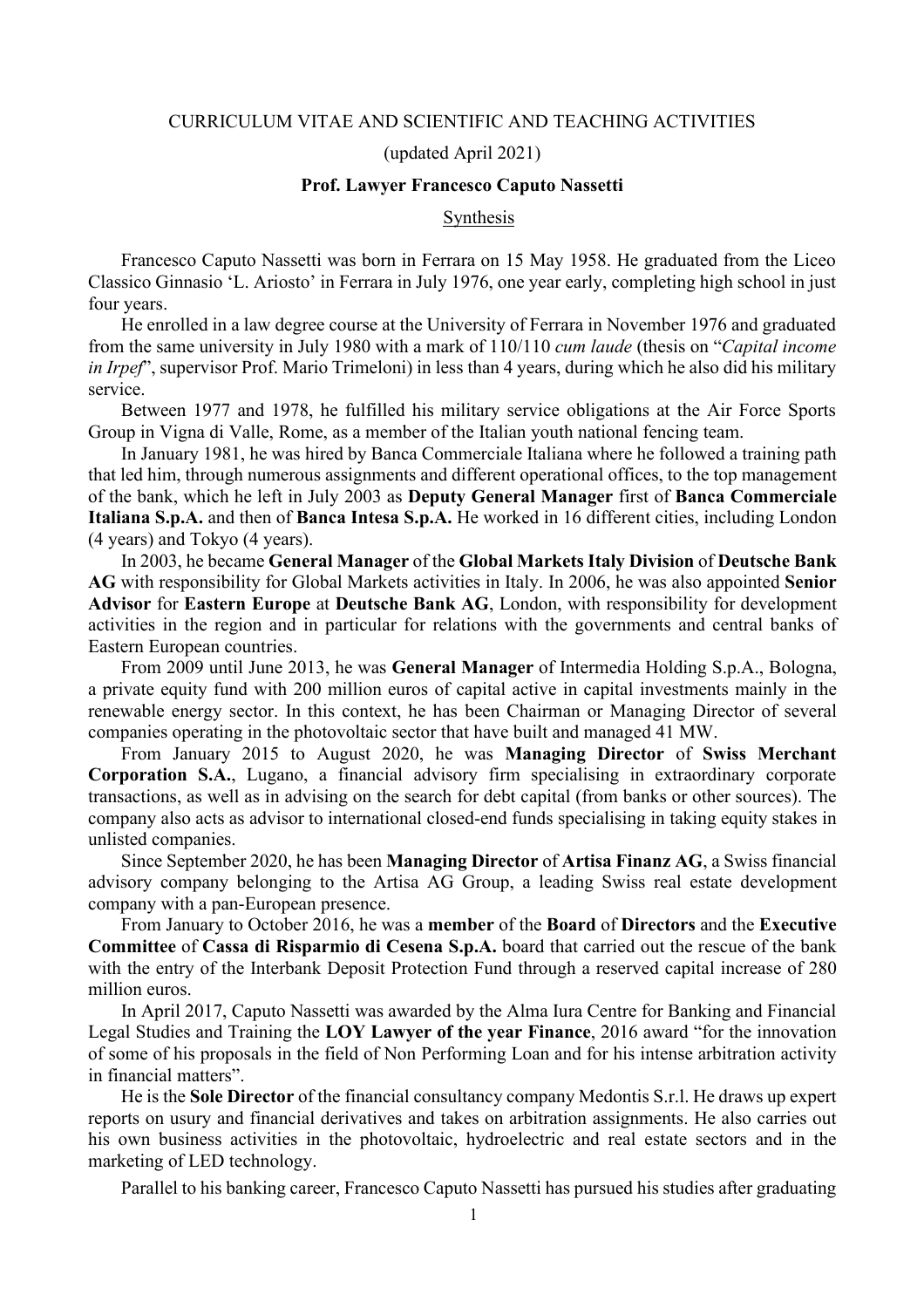in Law, first graduating in **Political Science** at the University of Bologna in 1986 with a grade of 110/110 *cum laude* (thesis "*Considerazioni per una teoria generale degli interessi in diritto civile"*, supervisor Prof. Ernesto Molinari).

In 1988 he graduated with top marks and honours, as well as the publication of his thesis, from the **School** of **Specialisation** in **Bank Law** and **Economics**, a two-year postgraduate school at the Faculty of Law of the University of Ferrara organised into 14 courses. The thesis "*La distrazione della provvista nell'assegno bancario ad opera del trassato*" (supervisor Prof. Luigi Carlo Ubertazzi) was published in *Il Risparmio*, 1989, no. 5, p. 927 under the title "*Bank cheques and netting*"*.*

In 1984, after completing his legal practice in his family's law firm, he obtained the title of **Attorney-at-Law** by passing the exams at the Bologna Court of Appeal and enrolled in the Ferrara Bar Association. He gained extensive experience in litigation and debt collection at Banca Commerciale Italiana, Milan.

The interest in law associated with professional practice has driven Caputo Nassetti towards research activity and then, as a natural development of the same, towards academic teaching.

His research activity began in 1989 with his first publications on civil and banking law.

The first publications, after the before mentioned thesis, date back to 1990 in the journals "*Diritto del commercio internazionale*" and "*Bollettino tributario di informazione*"*.*

The first book dates from 1991 and is entitled "*Brevi note sui coefficienti patrimoniali bancari*", published by Bancaria Editrice.

The scientific activity is stimulated by the development of new economic phenomena and in particular about new contractual cases known by the term "*derivative contracts*", which since the early nineties are experiencing an impetuous commercial development, remaining ignored by doctrine and jurisprudence for several years.

These studies led to the publication of the second book dedicated to the causal analysis of these cases: "*Civil law profiles of financial 'derivative' contracts*", Giuffrè, 1997 (pp. xii, 476).

Caputo Nassetti participates in the committees of the **International Swap** and **Derivatives Association**, **ISDA**, in New York, the worldwide association of derivatives dealers, dedicated to the preparation of standard contracts used in international markets.

The experience gained in this field and the overall operational responsibility for the financial activities of Banca Commerciale Italiana led to further doctrinal contributions that resulted, among others, in "*Trattato sui contratti derivati di credito*", published in 2000 (Egea, pp. 912) with a preface by the Nobel Prize for Economics, Myron Scholes. This volume also saw a second updated edition published in 2001. He has published two other volumes on the same subject: "*I contratti derivati di credito - Profili civilistici e regolamentari*", Giuffrè, 1998 (pp. xv, 288) and "*I derivati di credito - Aspetti civilistici*, *contabili e fiscali*", Giuffrè, 2001 (xviii, 447).

The development of new contractual cases, the jurisprudence formed in the meantime and some pathological phenomena led Caputo Nassetti to deepen his research and to identify a new and organic civil law framework of the complex phenomenon of derivative contracts. These contributions were published in his sixth book "*I contratti derivati finanziari*", published in 2007 (Giuffrè, pp. xviii, 597). The second updated edition was published in May 2011, doubling the size of the volume (pp. xviii, 918).

Professor Franco Bonelli considered Caputo Nassetti "*one of the greatest experts in this matter*" (Presentation of the last cited volume) and other Authors consider him "*the scholar who, in Italy, has deepened the analysis of the phenomenon*" (B. Quatraro, F. Dimundo, "*La verifica dei crediti bancari...*, in *Banca, borsa titoli di credito*"*,* supplement to No. 5/08, p. 273). In 2013, he edited the "*Derivative financial instruments*" in the Encyclopedia of Law.

He has participated as a speaker in numerous scientific and educational conferences not only on these subjects, but also on financial aspects of various economic phenomena (see list of conferences and lectures).

The teaching activity started with some university lectures on these banking subjects. The first lectures were at the London School of Economics, then at the Luigi Bocconi University and later at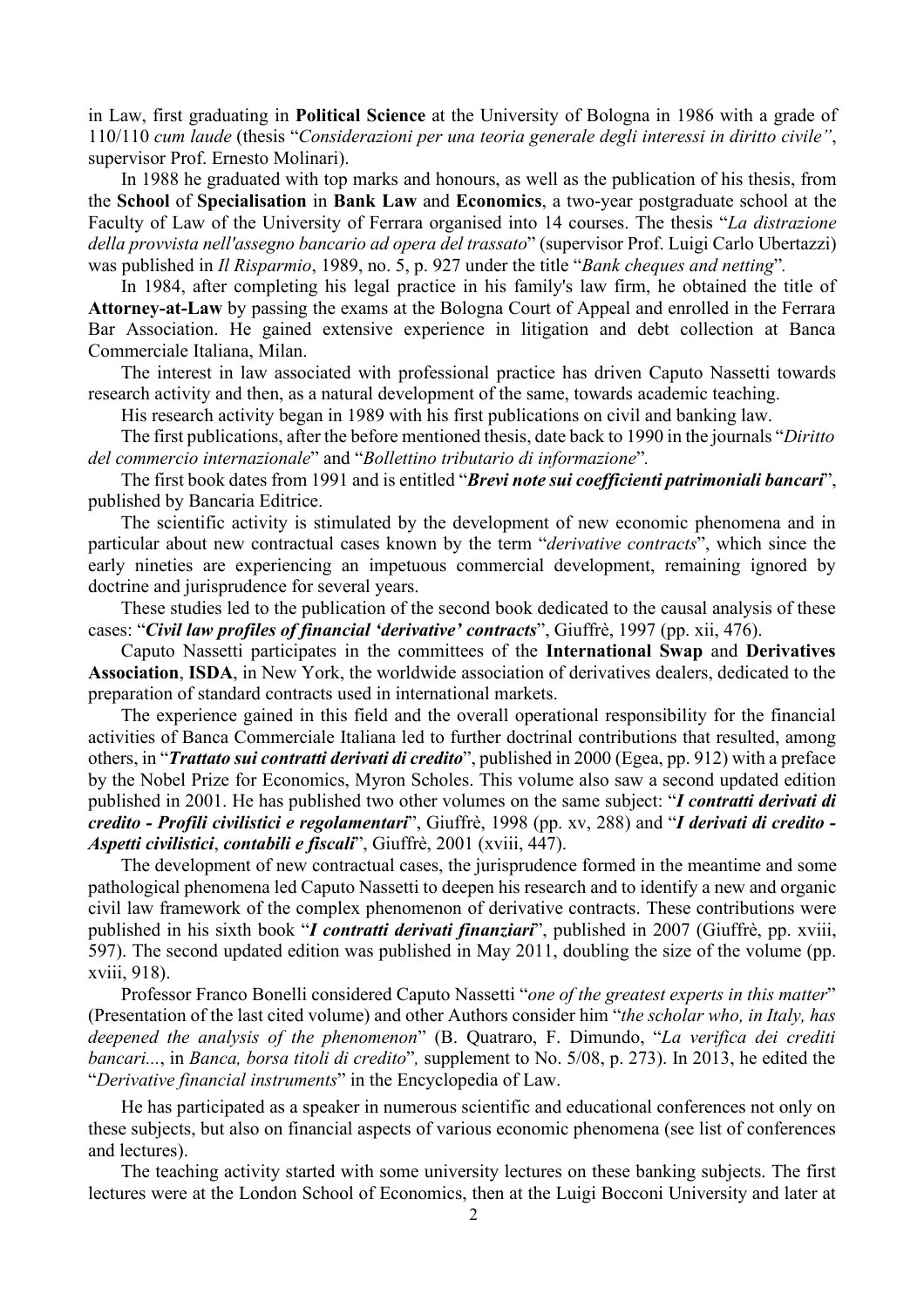the University of Genoa and at the Libera Università Internazionale degli Studi Sociali - LUISS in Rome (see list).

Since the 1998-99 academic year, he has been an adjunct lecturer for the course in **Institutions**  of **Private Law** at **Università Luigi Bocconi**, a position he held for ten years until the 2007-08 academic year.

In 2010 and 2011 he was a member, together with Prof. Francesco Galgano, of the arbitration panel chaired by Prof. Franco Bonelli between Pioneer S.p.A. and Area Group S.p.A. for € 41 million. Subsequently, he has acted and continues to act as arbitrator in numerous arbitrations concerning financial derivatives and banking disputes.

In 2012, the **University of Ferrara** awarded him, pursuant to Article 23 of Law No. 240 of 30 December 2010 (so-called "*clear fame*"), the teaching position in **Banking Law** (Official Course) for the Master's Degree in Law. From that year until 2020, he has taught the Banking Law course.

#### Professional experience

Caputo Nassetti was **Deputy General Manager** of **Banca Intesa S.p.A.** until 2003. Milan and previously **Deputy General Manager** of **Banca Commerciale Italiana S.p.A.**, Milan ("**BCI**").

From 1981 to 2003, Caputo Nassetti gained experience in numerous sectors of the banking business, holding positions of responsibility in them. After a period of theoretical and practical training, he worked in retail, private banking, corporate and investment banking. He was the head of the international network of Banca Commerciale Italiana, which had significant operations abroad (present in 47 countries on five continents).

He was trained as a credit analyst and has long experience in risk management (he was a member of the Credit Committee of BCI and then of Banca Intesa S.p.A. for several years). He has also had significant experience in debt collection which has helped him to understand the pathology of credit.

He has worked in several of the bank's branches: for 4 years in London, 4 years in Tokyo and the rest in 14 years in Italian cities (Brescia, Ferrara, Forlì, Genoa, Lucca, Milan, Naples, Padua, Rome, Schio (VC), Taranto, Treviso, Venice, Verona) and has worked in the United States and Brazil, when he was responsible for BCI's international network.

Between 1996 and 2001, he conceived and implemented the transformation of BCI's business model in the corporate, structured finance, trade finance and derivatives sectors, exceeding the target of EUR 1 billion in revenues.

In 1997-98 it created the Large Clients Department, innovating the organisational structure that had previously been based on territorial criteria, creating the figure of *Global Relationship Manager* by selecting a team of young managers dedicated to large Italian and international clients (around 400 groups) for homogeneous portfolios, taking care of their professional training. Including the *Local Relationship Managers* present in the branches, the total number of resources managed is approximately 200. The risk portfolio varied between 60 and 30 billion euros. This model is still in place in Banca Intesa San Paolo S.p.A.

He created the Structured Finance Department, profoundly innovating the organisational model by introducing specialisation and industrialisation criteria. The Department consists of more than 200 people located in Milan, Hong Kong, New York, London, Sao Paulo and Luxembourg. The areas of expertise are *Project finance Infrastructures & Industries, Project finance Oil & Gas, Project finance Power & Utilities, Telecommunications, Media & Technology finance, Structured Export finance, Asset backed finance, Real Estate finance, Leveraged Acquisition finance, Mid Corporate Acquisition, Transportation finance, Shipping finance, Financial (tax) Engineering, Credit Derivatives, Securitisation, Corporate Products, Domestic syndication, International syndication, International origination.* Under his impetus, the bank has won numerous records, awards and important positions in world rankings in various sectors of structured finance (e.g., the world's first "Leonardo" synthetic securitisation of \$1 billion of aviation receivables; Europe's first "Scala 2"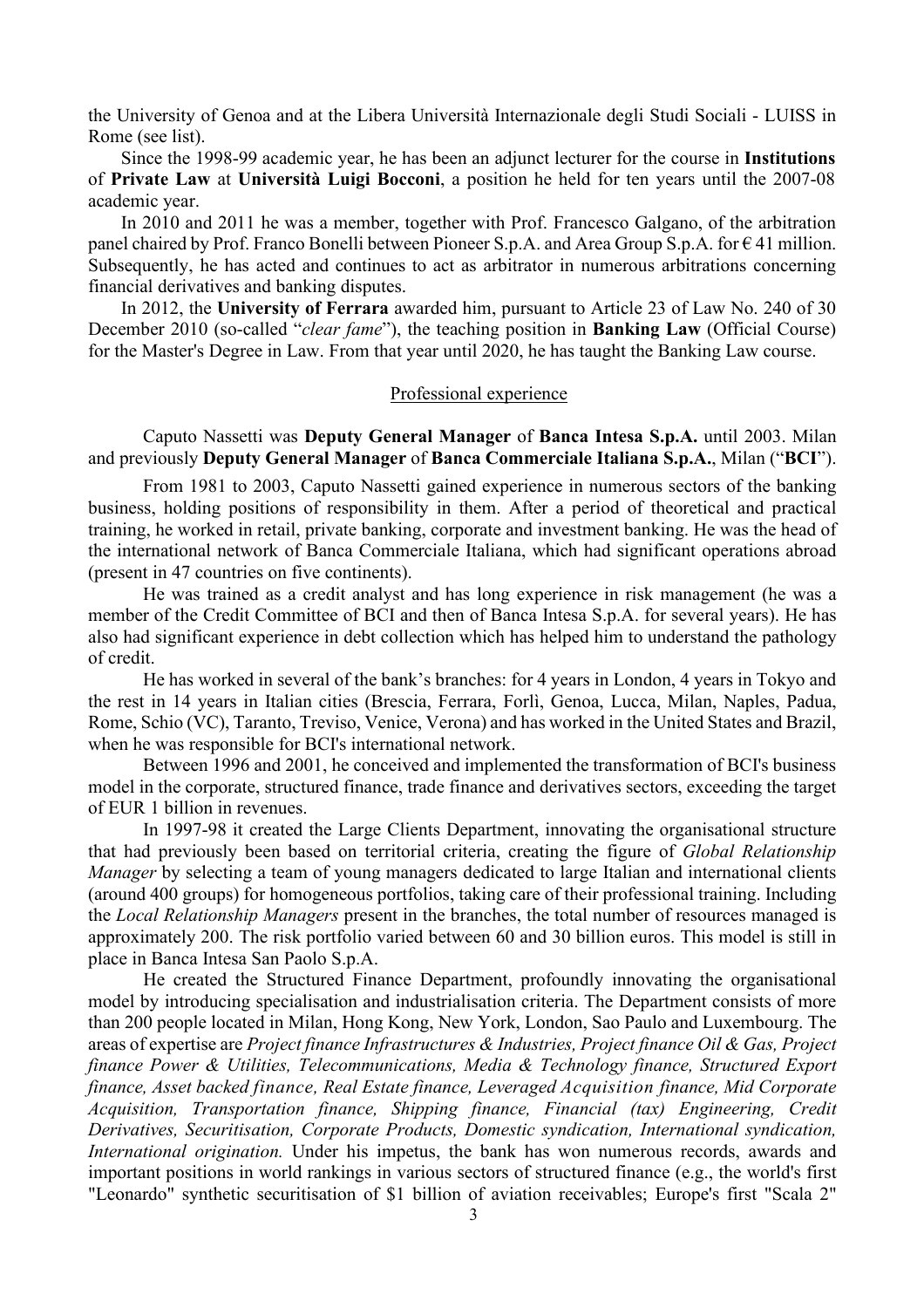synthetic securitisation of a  $\epsilon$ 750 million portfolio of credit derivatives).

He started the *Credit Derivatives* business in 1996, achieving significant financial results (€ 400 million net profit in five years) and positioning the bank among the leading global players for several years.

He reorganised the emerging markets business (*Export Finance*) by introducing a functional model as opposed to a territorial one.

He has credit experience not only in the corporate, banking and public administration sectors, but also in more complex structured finance and derivatives.

He has gained experience in the preparation of legal documentation of banking transactions, loans, guarantees and derivative contracts.

He was a Director of **IntesaBci Bank Ireland Ltd,** Dublin (2000- 2003).

In 2003 he became **General Manager** of the **Global Markets Italy Division** of **Deutsche Bank AG** with responsibility for Italy's Global Markets activities (primary and secondary debt markets, structured finance, bank capital investments, derivatives) towards corporate clients, banks and insurance companies and the public sector. The Division's revenues almost doubled in the period 2004-2007.

In 2006, he was appointed **Senior Advisor** for **Eastern Europe** at **Deutsche Bank AG**, London with responsibility for development activities in the region, with a focus on the Balkans, for the Global Markets Division's activities with local governments, banks and corporates. Over the next two years, he developed an extensive network of relationships with heads of government and ministers of several countries in the area, achieving significant economic results for the bank and related benefits for the countries concerned.

From January 2009 to June 2013 he was **General Manager** of **Intermedia Holding S.p.A.**, Bologna, a *private equity* fund with 200 million euros of capital active in capital investments mainly in the renewable energy sector. In this context he has been Chairman or Managing Director of several companies operating in the photovoltaic sector that have built and manage 41 MW. In addition to the management of its holdings, the group deals in particular with the preparation of financial plans, term sheets of bank loans, debt rescheduling and restructuring.

In this context, he has been Chairman or Managing Director of various companies such as Interlux S.r.l., Agrisolar S.r.l., Interpolo Energia Holding S.p.A., Intersolar S.p.A., Interenergia S.p.A., Intersolar Piemonte S.r.l., Interphoton S.p.A., Solar Energy Parks S.r.l., General Contractor Energie Rinnovabili S.r.l, Energie Rinnovabili S.r.l. (all operating in the photovoltaic sector that have built and manage 41 MW), Bioenergy Parks S.p.A. (operating in the sector of renewable energy production from agricultural biomass with plants for 4 MW) and Vice President of Ichnusa Gas S.p.A. (construction and management of a gas distribution network in Sardinia).

He was an independent director of **Meridie S.p.A.**, Naples, listed on the Milan Stock Exchange (2010-2013), and of **K. R. Energy S.p.A.**, Milan, listed on the Milan Stock Exchange (2010).

Since January 2015, he has been **Managing Director** of **Swiss Merchant Corporation S.A.**, Lugano, a financial advisory firm specialising in extraordinary corporate transactions, as well as in advising on the raising of debt capital (from banks or other sources). The company also acts as advisor for international closed-end funds specialising in the acquisition of equity interests in unlisted companies.

From January to October 2016, he was a member of the Board of Directors and the Executive Committee of **Cassa di Risparmio di Cesena S.p.A.**, a board that carried out the rescue of the bank with the entry of the Interbank Deposit Protection Fund through a reserved capital increase of 280 million euros.

Since September 2020, he has been **Managing Director** of **Artisa Finanz AG,** a Swiss financial advisory company belonging to the Artisa AG Group, a leading Swiss real estate development company with a pan-European presence [\(www.artisa.ch \)](http://www.artisa.ch/).

He was appointed Corresponding Member of the Class of Legal and Economic Sciences of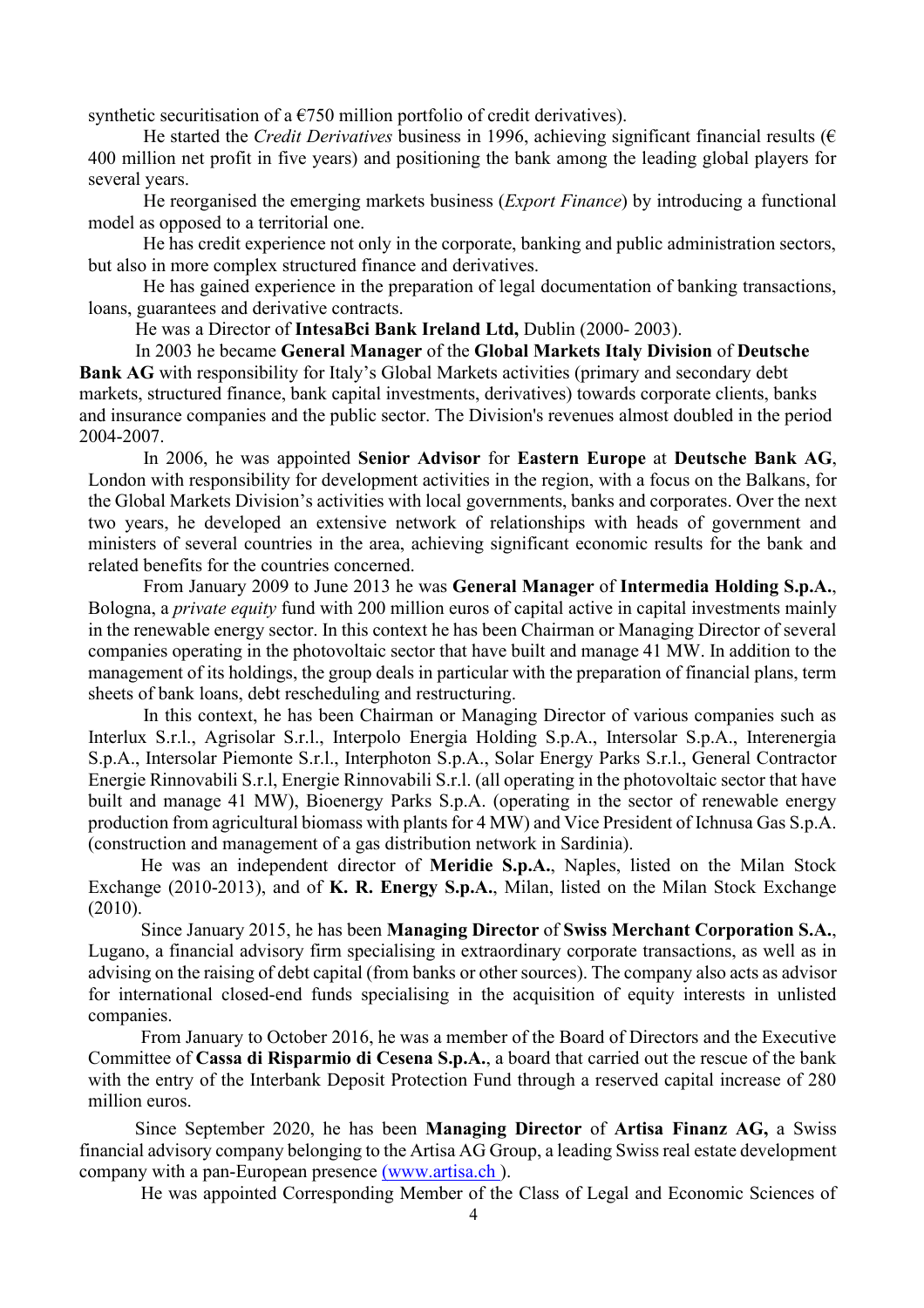the **Academy of Sciences**, Ferrara branch, by decree of the Minister of Cultural Heritage and Activities on 13 May 1999.

He has held the following positions:

- Chairman of the Scientific Committee of the **Centro Studi Grande Milano** (2004-5/2009)
- Chairman of Magic S.p.A., Parma, a company producing animal feed (2004- 2008)
- Member of the Scientific Committee of the journal Medidea.Review, Rome, chaired by Hon Giuseppe Pisanu (2009-2011).
- Board member of **Tangenziali Esterne di Milano S.p.A.**, Milan (2001-2003)
- Vice President **AICE** (Italian Association of Economic Engineering) (2001-2005). He currently collaborates with a number of legal journals on articles and sentences.

## Entrepreneurial activities

He is the Sole Director of the financial consultancy company **Medontis S.r.l.** He is an expert on usury, financial derivatives and banking contracts and takes on arbitration assignments.

He runs his own business in the photovoltaic, hydroelectric and real estate sectors and in the marketing of LED technology.

In 2010, in the photovoltaic sector, the company **Energia Solare Gigante S.r.l.**, Forlì, built 4 plants on the roof of the Gigante Shopping Centre in Forlì for a total of 2.2 MW, Ferrara.

In 2015, in the hydroelectric sector, he built a hydroelectric plant on the Savio river (RV) with an installed capacity of 1.2 MW through the company **ACT Hydroenergy S.r.l.**, Forlì, then sold to the Quadrivio institutional fund.

In 2016-2017 he built an additional hydroelectric power plant on the Runco river (RV) with an installed capacity of 0.6 MW through the company **Go for it S.r.l.**, Forlì.

In 2015, he sold the entire share capital of **Energia Idroelettrica Gigante S.r.l.**, Ferrara, a company holding the concession for the construction of a hydroelectric plant on the Savio river with an installed capacity of 1 MW.

In 2013, together with other partners, he set up **Ottima S.r.l.**, Milan, (www.ottimasrl.it) dedicated to the marketing and installation of LED lamps and the provision of public and private lighting services for large property complexes. Ottima S.r.l. manages public lighting in several Italian municipalities.

In 2021, together with other partners, he set up **Ottima Parking S.r.l.**, Milan, a company dedicated to the management of car parks [\(www.ottimaparking.it \)](http://www.ottimaparking.it/)and acquired one of the car parks at Bologna airport.

## Teaching activities

His first teaching experiences were at Banca Commerciale Italiana in staff training courses.

His first university teaching experience took place in 1985-86 at the *London School of Economics* with a course of nine lectures, alongside Professor Graham Penn, on the legal aspects of capital markets activities.

His first Italian academic engagement took place in the academic year 1998-99 with the lecture "*Corrispettività ed alea nei contratti derivati*", at the Istituto di Diritto Comparato Angelo Sraffa within the framework of the "Autonomia privata ed equilibrio contrattuale" meetings at the University Luigi Bocconi of Milan.

It was from these occasions that Professor Giovanni Iudica invited him to teach a course in **Institutions of Private Law** for first-year students of the Faculty of Economics and Business at **Bocconi University**. From the academic year 1998-99 onwards, he was an adjunct lecturer for this course for ten years until 2007-08**.**

In 2006, he held the lecture module "*I contratti aventi per oggetto strumenti finanziari: profili normative*" (Contracts concerning financial instruments: regulatory profiles) as part of the 2nd level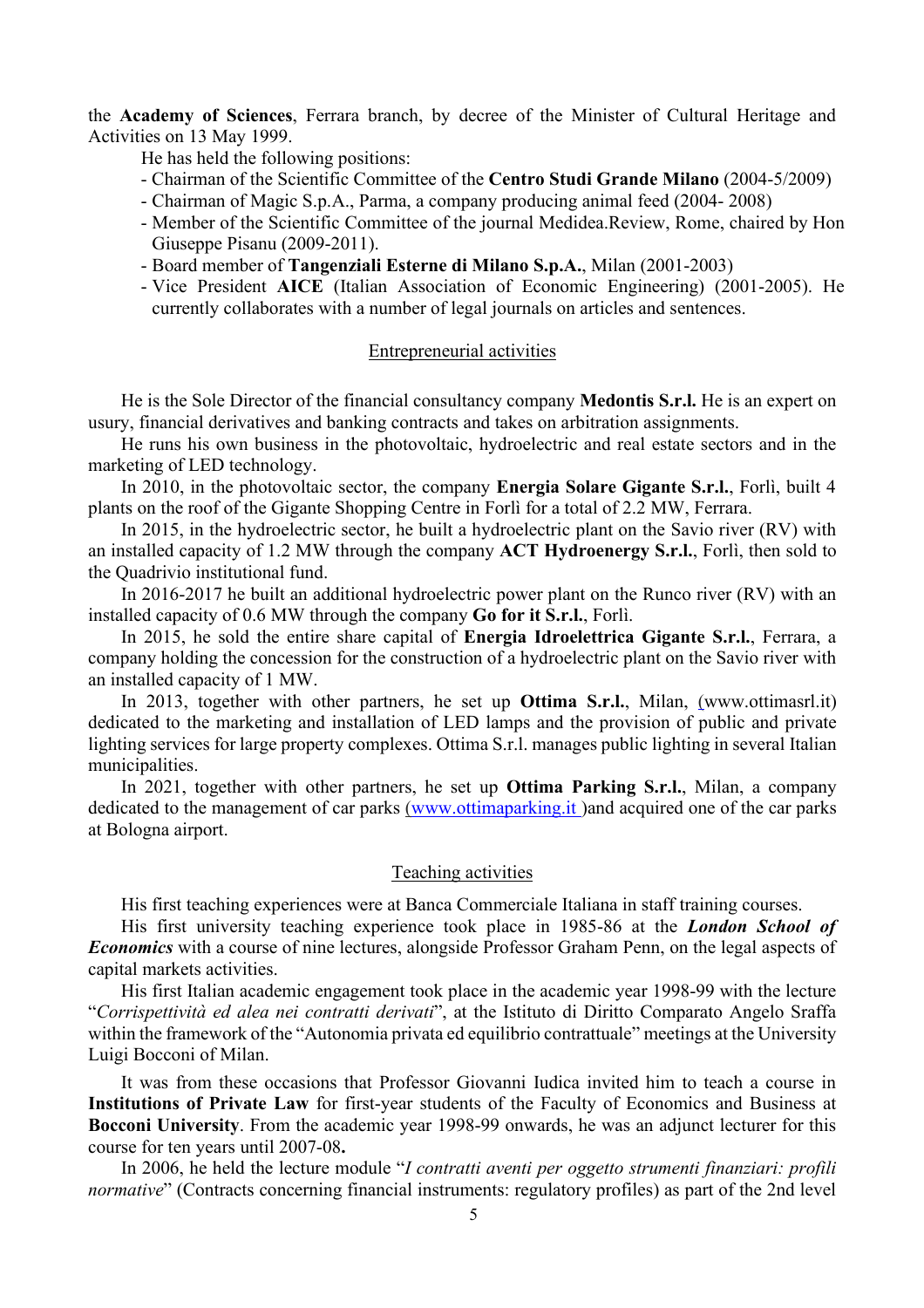Master's degree course in "Globalizzazione, economia, finanza, diritto", at the University of Genoa.

In 2008 he was a lecturer in the Master in Corporate Criminal Law at the Free International University of Social Studies - LUISS in Rome.

In June 2012, the **University** of **Ferrara** awarded him, pursuant to Article 23 of Law No. 240 of 30 December 2010 (so-called "*clear fame*"), the teaching position in **Banking Law** (Official Course) for the Master's Degree in Law. From that year until 2020, he has taught the Banking Law course.

He has tutored and continues to tutor dissertations.

## Scientific activity

The main research topic that has characterised Caputo Nassetti's scientific activity is the civil law analysis of new financial contracts.

The first volume was born in 1997 from a decade of legal meditations elaborated on new contracts and from the constant contact with the international operational reality ("*Profili civilistici dei contratti derivati finanziari*", Giuffrè pp. xii, 476). This contact has allowed us to understand the purposes and needs that the various contractual figures aim to satisfy, as well as the nuances of the different structures in which they appear.

The work, with all its conscious shortcomings and imperfections, had an ambitious objective: not so much to fill the gap in the panorama of Italian doctrine due to the lack of a systematic legal analysis of financial derivative contracts, but at least to reduce it by offering a summary of studies, lessons, research and experience gained "in the front line" alongside the financial operator. In Italy, there was still a great deal of uncertainty as to the legal status of financial derivative contracts, as evidenced by the scarce jurisprudence and doctrine, which on certain occasions expressed contradictory views. Certainly, the diversity of opinions was justified by the fact that some issues were part of *vexatae quaestiones*, such as the uncertainties in the definitions of stock exchange contracts, the concept of aleatory contracts, the nature of contracts for differences, contracts for securities etc., but this should not be translated into a limitation of the exegesis carried out by the interpreter.

In the following years, his research focused on the new negotiation cases of credit derivative contracts, which were the subject of several articles and three volumes (see list), the last of which with a preface by the Nobel Prize for economics, Myron Scholes, published in 2000 and with a second updated edition in 2001 ("*Trattato sui contratti derivati di credito*", Egea, 2000, pp. 912). He has published two other volumes on the same subject: "*I contratti derivati di credito - Profili civilistici e regolamentari"*, Giuffrè, 1998 (pp. xv, 288) and "*I derivati di credito - Aspetti civilistici, contabili e fiscali*", Giuffrè, 2001 (xviii, 447).

Ten years after the first volume on derivative contracts, Caputo Nassetti, stimulated by the overwhelming evolution of the financial markets (in 1996, for example, there were no real estate derivative contracts, no derivatives on economic indices, no derivatives on maritime transport tariffs ....), by the changed framework of legislative reference (the Consolidated Finance Act of 1998, the legislative decree on financial guarantees of 2004, the reform of the bankruptcy law of 2006...), by the proliferation of jurisprudence dealing with derivative contracts and by the remaining doctrinal uncertainties, has addressed his studies in this sector aiming at a sort of reductio of reductio of the uncertainty of the doctrine....), the proliferation of jurisprudence dealing with derivative contracts and the remaining doctrinal uncertainties, he has directed his studies in this field aiming at a sort of theoretical *reductio ad unitatem* of the phenomenon starting from the causal analysis of all the cases known in the mercantile practice ("*I contratti derivati finanziari*", Giuffrè, 2007, pp. xviii, 597). The study proposes a new systematic framework for these contracts. In particular, derivative contracts are represented by five prototypes, to which the cases in use in the financial markets can be traced. Two prototypes are typical contracts (forward purchase and sale and option contracts), while the remaining three are atypical contracts based respectively on conditional promises to pay, on the payment of a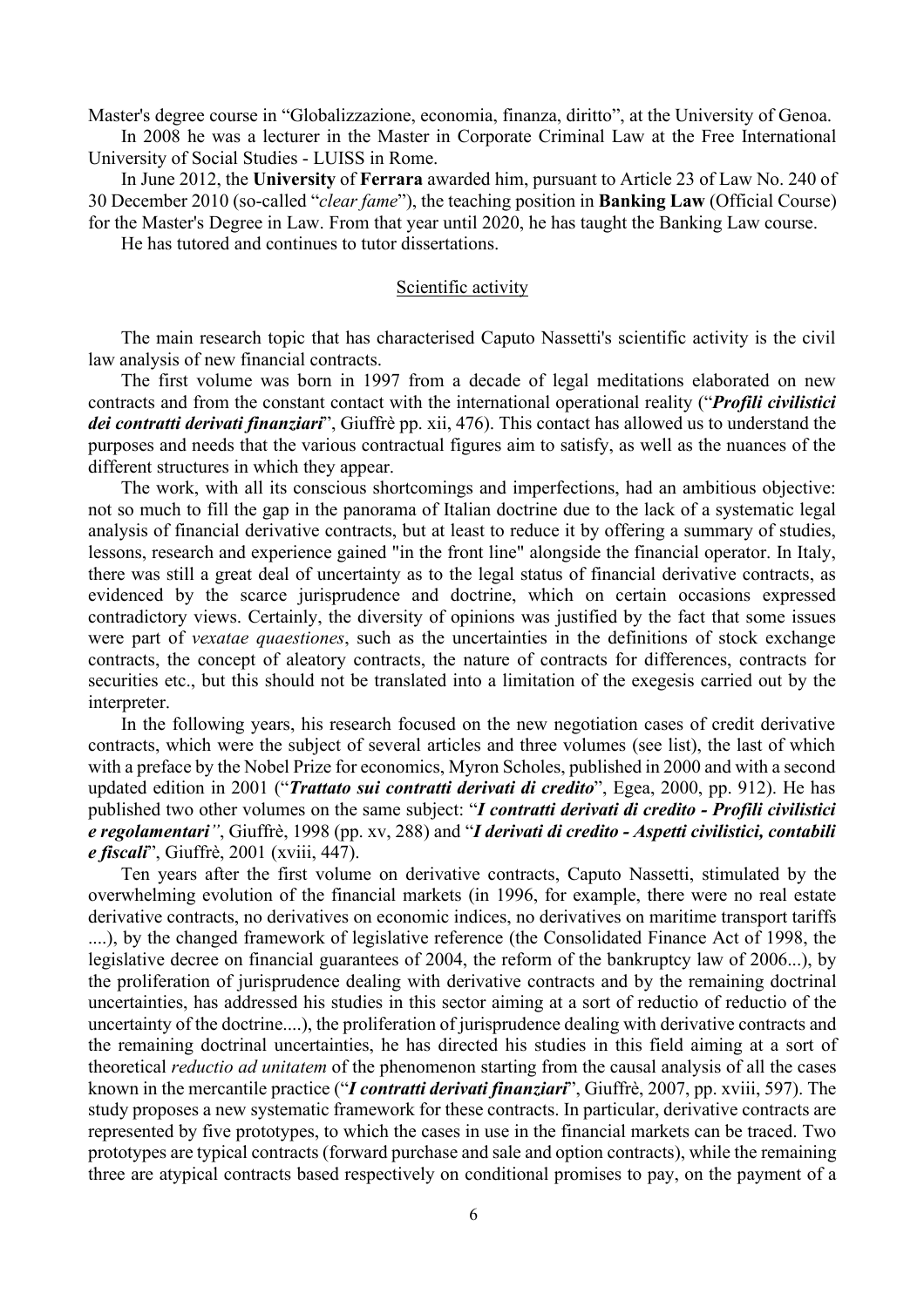differential and on the exchange of payments. This analysis also reveals the absence of a unitary concept of derivative contract and the non-coincidence between derivative financial instruments and derivative contracts.

The banking experience gained over several years on the legal, credit and financial aspects of loans linked to contracts and project financing has made it possible to put together in a book entitled "*L'appalto bancabile*" (Bankable contracts) a study of the clauses that are usually included in contracts in order for them to be considered adequate to allow financing of the client or the contractor. In fact, practice has identified two diametrically opposed types of contracts in terms of exceptions to the Civil Code and specific clauses depending on whether the client or the contractor is financed.

Other areas of research and study were irregular pledging, securitisation, bank asseveration, transfer of bank credits, indexation clauses, subordinated or subordinated debt and, while living in Japan, withholding taxes, bankruptcy law and insolvency risks in regulated markets as documented by numerous scientific contributions published in national and international journals in the field.

He collaborates with a number of legal journals, including Giurisprudenza Commerciale, on articles and comments on judgments.

## **List of scientific contributions**

#### **Books**

- 1) *L'appalto bancabile*, Quaderni di giurisprudenza commerciale series, Giuffrè, 2017, Milan (403)
- 2) *I contratti derivati finanziari*, Collana Contratti & commercio internazionale, Giuffrè, 2007, Milan, (xviii, 597). The second updated edition was published in May 2011 (xxii, 918).
- 3) *Trattato sui contratti derivati di credito*, (co-author Andrea Fabbri), Egea, Milan, 2000 (798), (second edition 2001 (912))
- 4) *Credit derivatives. Aspetti civilistici, contabili e fiscali*, Collana teoria e pratica del diritto Giuffrè, 2001, Milan, (xviii, 447)
- 5) *Credit derivative contracts. Profili civilistici e regolamentari*, Quaderni di giurisprudenza commerciale Series, Giuffrè, 1998, Milan, (xvi, 288)
- 6) *Civil law profiles of financial derivative contracts*, Collana Contratti & commercio internazionale, Giuffrè, 1997, Milan, (xii, 476)
- 7) *Brevi note sui coefficienti patrimoniali bancari*, Collana Quaderni di ricerche e documentazione, ABI Bancaria, 1991, Rome, (185).

#### **Chapters in books or encyclopaedias**

- 8) *Strumenti finanziari derivati*, Entry in *Encyclopedia of Law,* Giuffrè, 2013
- 9) *Derivative financial instruments,* in *L'attività delle banche,* edited by Alberto Urbani, Padua, Cedam, 2010, p. 325.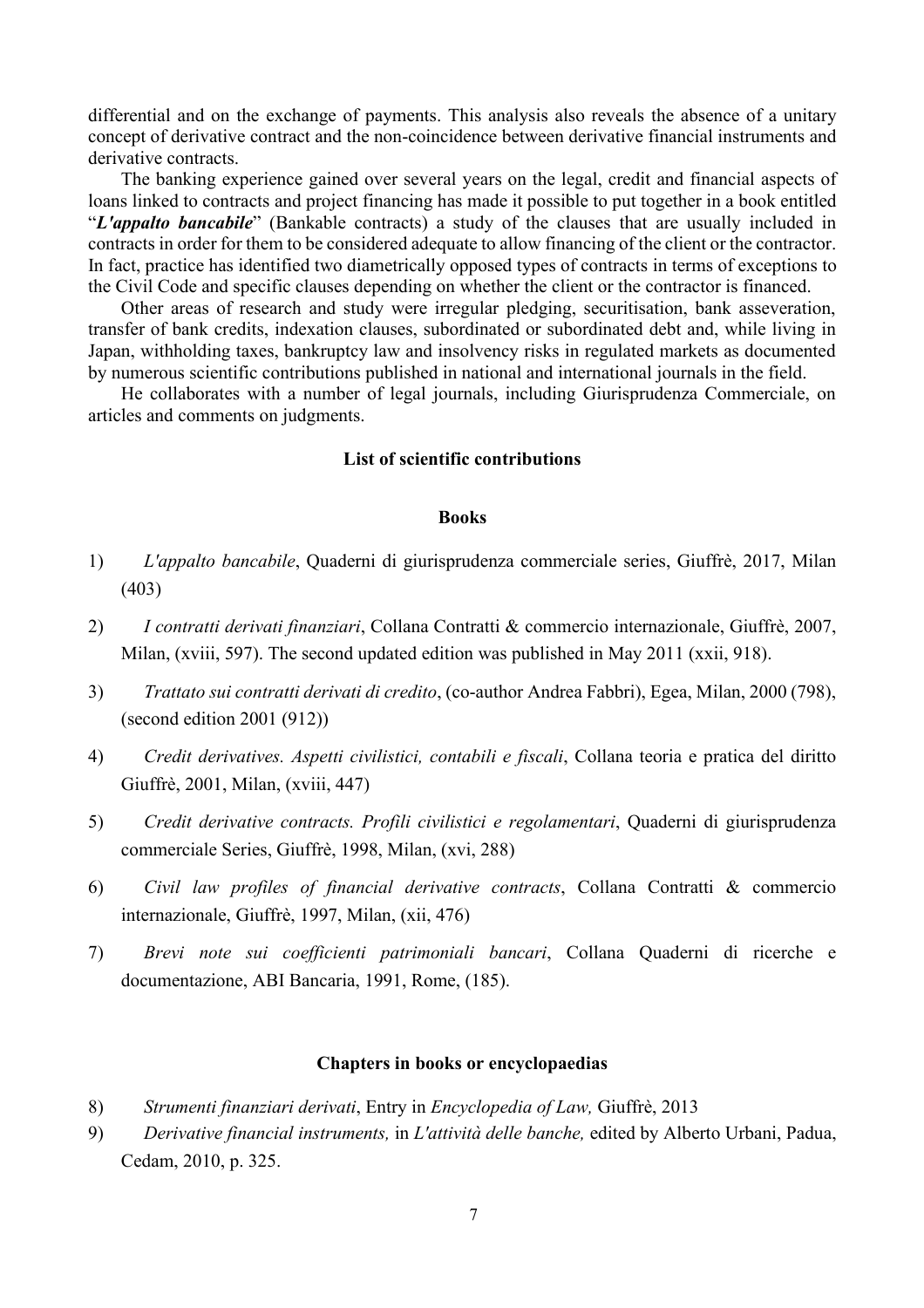- 10) *Valuation and preparation of the business plan: bank asseveration and the responsibilities connected with asseveration*, in *Finanza di progetto*, edited by Morbidelli, Turin, 2004, p. 45.
- 11) *Italy report*, in *International securitisation report*, edited by Helena Morrissey, IFR Publishing Ltd, London, 1993, p. 119.
- 12) *Securitisation in Italy: overview*, in *International securitisation*, edited by Helena Morrissey, IFR Publishing Ltd, London, 1992, p. 278 and 431.
- 13) *Development of securitisation in Italy*, Chapter 32 of *Asset securitisation, Theory and practice in Europe,* Euromoney Books Ltd, London, 1991, p. 423.

#### **Articles**

- 14) *Bank Cheques and Offsetting,* in *Il Risparmio,* 1989, no. 5, p. 927
- 15) *Interest rate swaps and interest rate and currency swaps*, in *International Trade Law,* 1990, II, p. 675.
- 16) *Commercial paper and euro notes*, in *Il Risparmio*, 1990, No 5, p. 1099.
- 17) *Le operazioni conduit,* in *Bollettino tributario di informazioni,* 1990, No 6, p.1
- 18) *Le operazioni conduit,* republished in *Notiziario - Scuola di Polizia Tributaria della Guardia di Finanza,* 1990, No 3, p. 109.
- 19) *Bank capital ratios,* in *Ufficio studi notiziario,* 1990, No 3, p. 30.
- 20) *The Transfer of Bank Credits in International Practice*, in *Bancaria,* 1991, No 11, p. 49.
- 21) *Foreign lending to Italian borrowers: the legal framework for fund transfer*, in *Journal of International banking law*, 1992, vol. 7, no. 9, p. 356.
- 22) *The prospect for securitisation in Italy: recent developments,* in *Journal of International banking law,* 1992, vol. 7, no. 11, p.433
- 23) *Legal Profiles of Interest Rate Swaps and Interest Rate and Currency Swaps*, in *International Trade Law,* 1992, I, p. 69.
- 24) *A Working Paper for an Italian Model Swap Contract,* in *International Trade Law*, 1992, I, p. 95.
- 25) *Considerations on Swaps*, in *International Trade Law*, 1993, No 2, p. 321.
- 26) *The insolvency risk on Tiffe and on Tse: two different approaches to insolvency risk*, in *Journal of International banking law*, August 1993, vol. 8, no. 8, p. 328
- 27) *Legal Profiles of Interest Rate Options: Cap, Floor, Corridor, Collar, Pra and Fra Options,*  in *International Trade Law*, 1993, No 4, p. 873.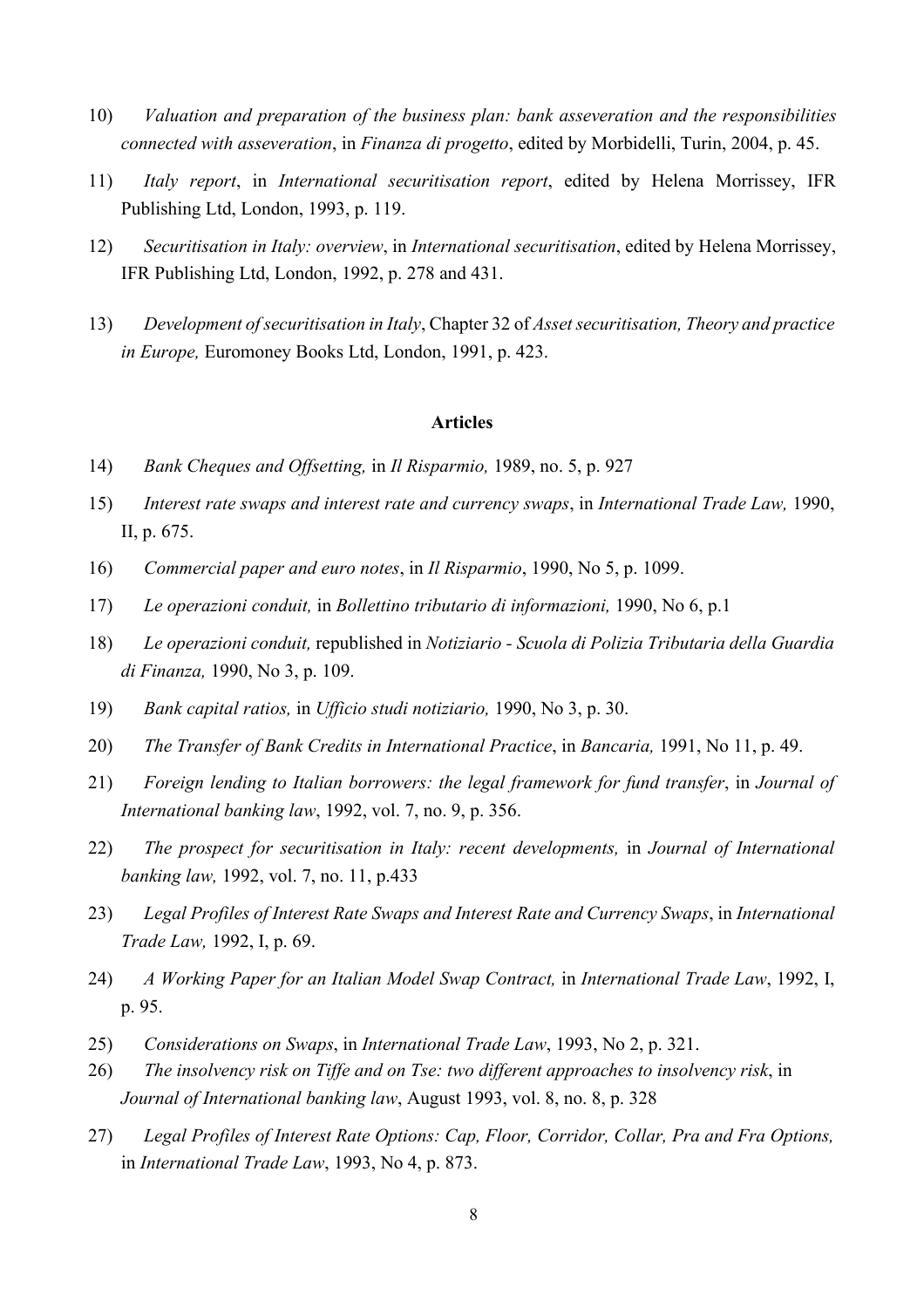- 28) *The withholding tax certificate for foreign banks in Japan*, in *Journal of International banking law,* November 1994, vol. 9, no. 11, p.486
- 29) *The new procedure for the withholding tax certificate in Japan: a paradoxical situation?,* in *Journal of International banking law,* June 1995, vol. 10, no. 6, p. 207.
- 30) *Segregation in International Financial Markets: True or Apparent Security?,* in *International Trade Law,* 1995, No 2, p.349
- 31) *Considerations on the Introduction of the International Foreign Exchange Agreement ("Ifema") in the Financial Markets,* in *International Trade Law,* 1996, No 1, p. 117.
- 32) *Basic elements in the maze of netting*, in *Journal of International banking law*, April 1995, p. 145.
- 33) *Credit derivatives - The credit default swap*, in *International Trade Law*, 1997, p. 103.
- 34) *I contratti derivati di credito - Il credito default swap*, in *Collana ricerche*, Banca Commerciale Italiana, Milan, 1997, no. R97-5.
- 35) *Legal Aspects of Interest Rate Swaps and Interest Rate and Currency Swaps*, vol. I, in *Research Series*, Banca Commerciale Italiana, Milan, 1998, No. R98-2.
- 36) *Legal Aspects of Interest Rate Swaps and Interest Rate and Currency Swaps*, vol. II, in *Research Series*, Banca Commerciale Italiana, Milan, 1998, No. R98-2a.
- 37) *I rischi presenti nei credit derivatives*, in *Collana ricerche*, Banca Commerciale Italiana, Milan, 1998, no. R98-19
- 38) *Della causa del contratto di swap domestico*, in *Studium iuris*, 1998, No 3, p. 245.
- 39) *Weather derivatives*, in *Bancaria*, No 7-8/1998, p. 93.
- 40) *The Nature of Credit Derivatives in the Light of the Consolidated Law on Finance*, in *Bancaria*, no. 1/1999, p. 52.
- 41) *Credit derivatives and asset managers: mutual funds, pension funds, insurance*, in *Banking*, No 11/1999, p. 80.
- 42) *Credit derivatives and mutual funds: the latest updates*, in *Bancaria*, No 1/2000, p. 73
- 43) *Weather derivatives*, in *International Trade Law*, 2001, p. 237.
- 44) *Del debito subordinato delle banche*, in *Diritto del commercio internazionale,* 2003, fasc. 2- 3, p. 237.
- 45) *Il debito subordinato delle banche*, in *Collana ricerche*, Banca Intesa, Milan, July 2003.
- 46) *Structured finance as an engine for economic development,* in *Bancaria*, no.10, October 2005, p. 90.
- 47) *Where is the European economy going?* in *Social Criticism*, No. 12, 2005, p. 4.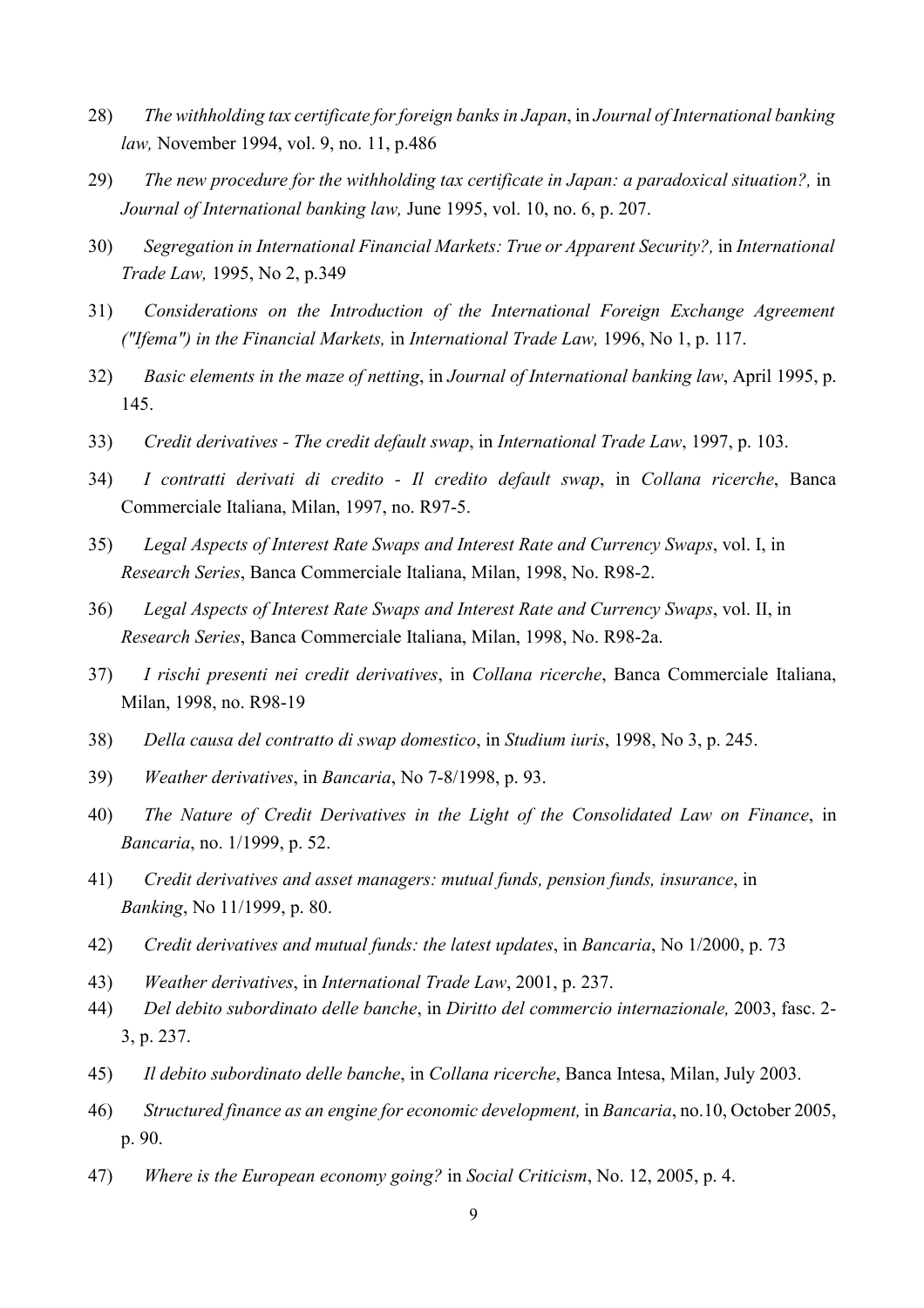- 48) *European economy recovers in 2006, but recession lurks*, in *Social Criticism*, n.1-3, 2006, p. 92.
- 49) *The global economic crisis also bites the southern shore,* in *Medidea*, no. 1.2009 (medideareview.it).
- 50) *Derivative financial instruments: contracts and legal regime,* in *Bancaria,* 2010, No 6, p. 83*.*
- 51) *Swap contract with local public body with upfront payment*, in *Giurisprudenza Commerciale*, 2011, II, p. 196.
- 52) *Swap renegotiation and upfront payment between negotiation link, objective novation and renewal of the contract*, in *Giurisprudenza Commerciale*, 2011, I, p. 887.
- 53) *Bankruptcy rules for swaps*, in *Giurisprudenza Commerciale,* 2012, I, p. 431.
- 54) *The great misunderstanding of the valuation of swap contracts,* in *Giurisprudenza Commerciale,* 2012, II, p. 453
- 55) *Considerazioni sul sistema bancario nazionale e sulla crisi economica italiana*, in *Critica Sociale,* April 2013.
- 56) *Finally some light on the valuation of derivative contracts*, in *Giurisprudenza Commerciale,*  2013, II, p. 396.
- 57) *Longevity derivatives: longevity swaps, forwards and bonds,* in *Insurance*, 2013, no. 3, p. 377.
- 58) *With swap contracts, the pension system can cope with an ageing population,* at *www.milanofinanza.it,* 20 December 2013.
- 59) *Swap valuation and renegotiation: a persuasive judgment,* in *Giurisprudenza Commerciale,*  2014, II, p 719.
- 60) *The perfect storm,* in [www.businesscommunity.it, 9](http://www.businesscommunity.it/) April 2014
- 61) *A thirty-year high: "swap equals bet'!* in *Giurisprudenza Commerciale,* 2014, II, p. 277.
- 62) *Fair value and fair price in derivative contracts,* in *Giurisprudenza Commerciale,* 2015*,* II, p 349.
- 63) *Fondazione bancaria che cambia: evoluzione normativa dal 1990 ad oggi,* speech given at the Conference Banche e Fondazioni che cambiano: una occasione per la crescita delle comunità locali, organised by Associazione Attiva Ferrara and Confartigianato, Ferrara, 2 February 2015
- 64) *Indexation clauses as derivative financial instruments?* in *Civil Justice, 2015.*
- 65) *The declaration of qualified trader in payment swap contracts and evidence to the contrary, in Commercial Jurisprudence,* 2016*,* II, p 130.
- 66) *Causation, alea, mark-to-market and upfront in payment swaps and interest rate options,* in *Commercial Jurisprudence,* 2016*,* II, p. 285.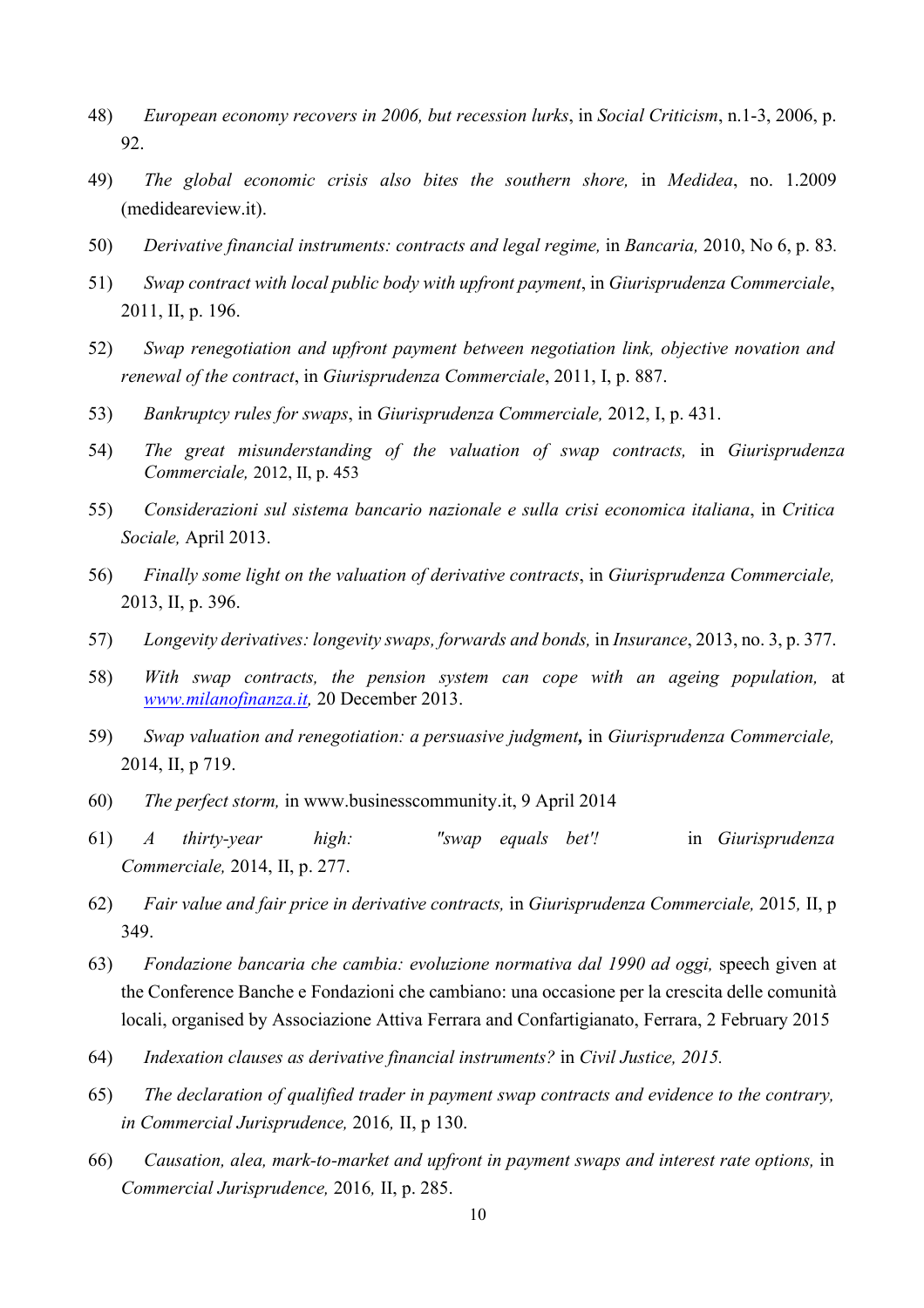- 67) *Banks, focus on businesses,* in *New Finance, 2016.*
- 68) *The unsustainable lightness of being derivative contracts,* in *Civil Justice,* 2016.
- 69) *Securitisation without assignment and bank split,* in *Dirittobancario.it,* June 2016.
- 70) *How to knock out Supercruck,* in *New Finance,* June 2016.
- 71) *The vicious circle that takes away from the poor to give to the rich. A proposal to break down Supercruck,* in *Bancaria,* 2016, no. 12.
- 72) *Indexation clauses in loans and leases,* in *Giurisprudenza Commerciale*, 2016, I, p. 352.
- 73) *Partial hedging function of a payment swap and lack of mark-to-market calculation formula: the babel continues,* in *Commercial Jurisprudence,* 2017, II, p 430.
- 74) *Interest rate swaps to hedge overall indebtedness,* in *Giurisprudenza Commerciale,* II, p. 962.
- 75) *Da Bologna a Roma passando per Bisanzio,* in *Rivista di Diritto Commerciale,* 2020, p. 355.

# **Reviews**

- 1) Review by Sergio Brucciani of *Brevi note sui coefficienti patrimoniali bancari*, in *Il Risparmio*, 1991, n. 5, p. 1231.
- 2) Review of Civil Law Profiles of Financial Derivative Contracts, in *Studium iuris*, 1997, No 4, p. 434.
- 3) Review of Fabrizio Maimeri in *Profili civilistici dei contratti "derivati" finanziari*, in
- 4) *Banking.* No. 6/1998, p. 92.
- 5) Review of Fabrizio Maimeri in *Profili civilistici dei contratti "derivati" finanziari*, in
- 6) *Bank, Stock Exchange and Securities*, 1998, I, p. 247.
- 7) Review of *Civil Law Profiles of Financial Derivative Contracts*, in Lettera Atic, March-April 1997, p. 4.
- 8) Review of *Credit derivative contracts. Profili civilistici e regolamentari,* in *Diritto della banca e del mercato finanziario*, October-December 1997, n.4, p. 1277.
- 9) Review of *Treatise on Credit Derivative Contracts*, in *Derivatives & financial instruments,*  International Bureau of fiscal documentation, 2000, vol. 2, no. 4, p. 233.
- 10) Review by Eliana Angelini on *Trattato sui contratti derivati di credito*, in *Banche e bancchieri*, July-August 2000, n. 4, p. 418.

## **Invited presentations at scientific and educational congresses**

- *1) L'esperienza della Banca Commerciale Italiana nel mercato internazionale dei credit derivatives*, in Atti del Convegno *I credit derivatives come strumento di gestione del rischio di credito*, ABI, Roma, 7 giugno 1999.
- *2) The Italian experience in the field of privatisation and structured finance*, Conference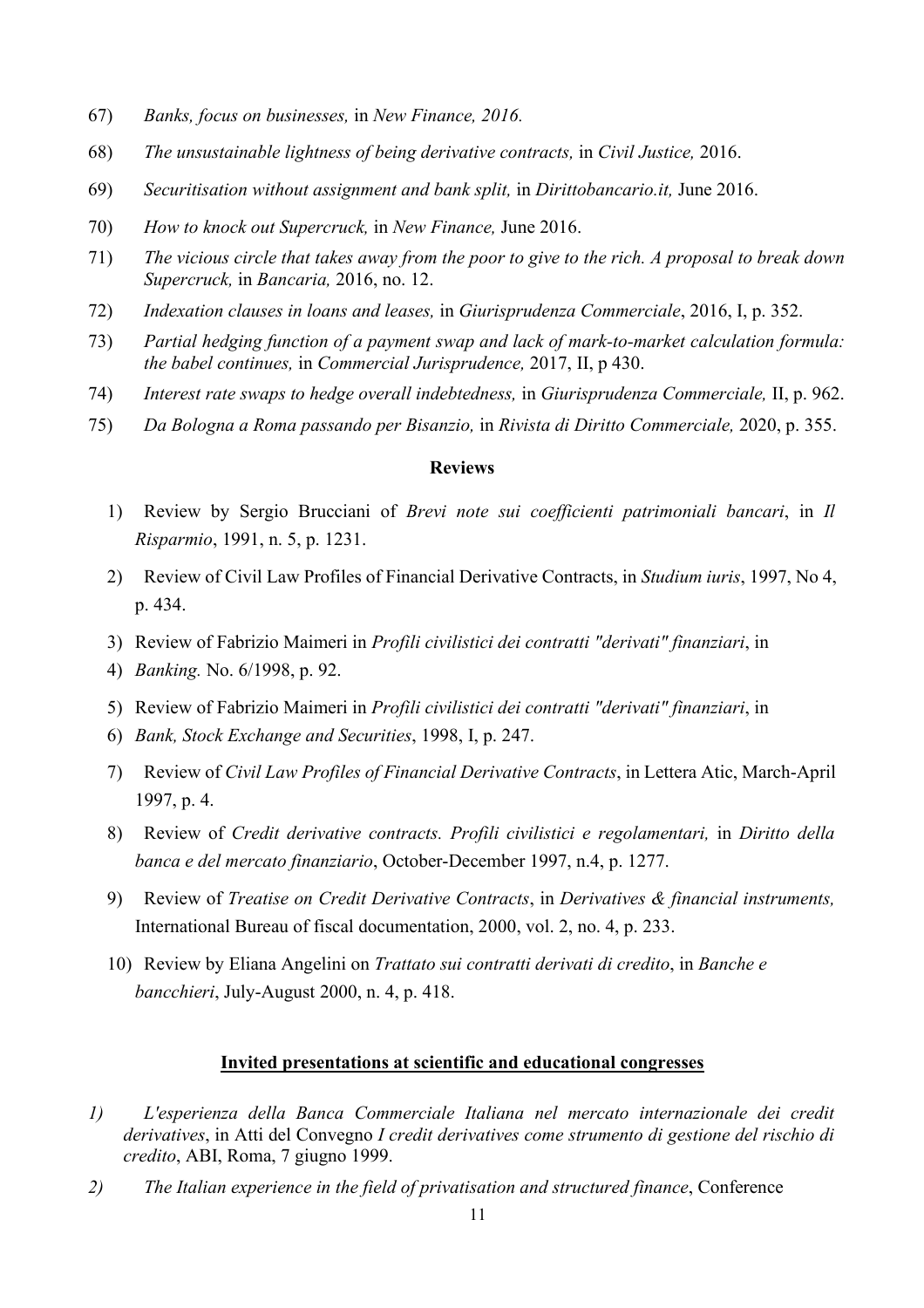*The relationship between municipality and finance in city government*, Milan City Council, November 2000.

- *3) A new role for the banking sector in the challenge of project financing,* Conference *Project financing: a challenge to overcome delays*, Banca Commerciale Italiana, Milan, 26 March 2001.
- *4) Il mercato immobiliare: imprese, enti locali e intermediari finanziari*, Conference: *Il mercato immobiliare corporate: competizione e convergenza con i mercati finanziari,* Banca Commerciale Italiana, Milan, 5 April 2001.
- *5) Il ruolo dell'istituto di credito nella finanza di progetto a supporto delle imprese italiane,*  Convention *Le grandi opere infrastrutturali nel Mediterraneo nel settore dell'acqua: opportunità e prospettive*, Promos Regione Lombardia, Milan, 10 April 2001.
- *6) New financial requirements for a new phase of privatisation*, Conference on *Privatisation policy, what prospects for the coming years,* Milan, 4 May 2001.
- *7) Credit derivatives: market possibilities and prospects, operational profiles related to the management of the instrument*, Conference *on Instruments for control, neutralisation and diversification of risks,* ITA, Milan, 26-27 June 2001.
- *8) La moda italiana: quale modello e quali strategie per il futuro?,* Conference *La moda italiana quale modello e quali strategie per il futuro?* , Pambianco - IntesaBci, Milan 15 October 2001.
- *9) The role of banks in the development of project financing*, Conference on *Project financing as an instrument for the promotion and development of investments: its articulation, structuring and implementation,* Università Commerciale Luigi Bocconi - AICE, Milan, 19-20 October 2001.
- *10) Il sistema bancario*, Conference on *La sfida per l'economia italiana nel nuovo scenario*, Le Amazzoni, Milan, 4 March 2002.
- *11) La di dismissione degli immobili pubblici: le opportunità per il mercato italiano*, Conference: La dismissione degli immobili pubblici: le opportunità per il mercato italiano, Aedes - IntesaBci - Ref, Milan, 6 March 2002.
- *12) The role of the Italian banking system*, Conference *on Urban regeneration strategies, community consensus, land equalization, financial instruments*, Società Libera, Milan, 19-20 March 2002.
- *13) Project finance in the Italian water sector*, *Southern European Water Summit*, IBC Global Conference, Rome, 10 April 2002.
- *14) Le operazioni di secolarizzazione sintetiche: aspetti peculiari ed esperienze*, Convegno *La secolarizzazione di crediti ed immobili per banche, imprese e pubbliche amministrazioni: aspetti civilistici, fiscali e finanziari,* Paradigma, Milano, 23-24 May 2002.
- *15) Twin Towers and Wall Street, one year on: what recovery? Local scenarios*, Conference on *the City and the Octagon,* AEM – Intesa BCI, Milan, 9 September 2002.
- *16) Il piano economico finanziario e la relativa asseverazione bancaria: profili giuridici,*  Conference *La finanza di progetto*, University of Modena and Reggio Emilia, Faculty of Law, and University of Parma, Faculty of Law, Modena, 13 June 2002.
- *17) Profili giuridici dei weather derivatives*, Conference *Weather derivatives strumenti di controllo del rischio climatico,* RVA Rasini Viganò Assicurazioni Spa, Milan, 2 October 2002
- *18) Valutazione e predisposizione del piano economico finanziario, asseverazione bancaria e le responsabilità connesse all'asseverazione,* convegno, *La riforma del progetto finance,*  Paradigma, Milano, 7-8 October 2002.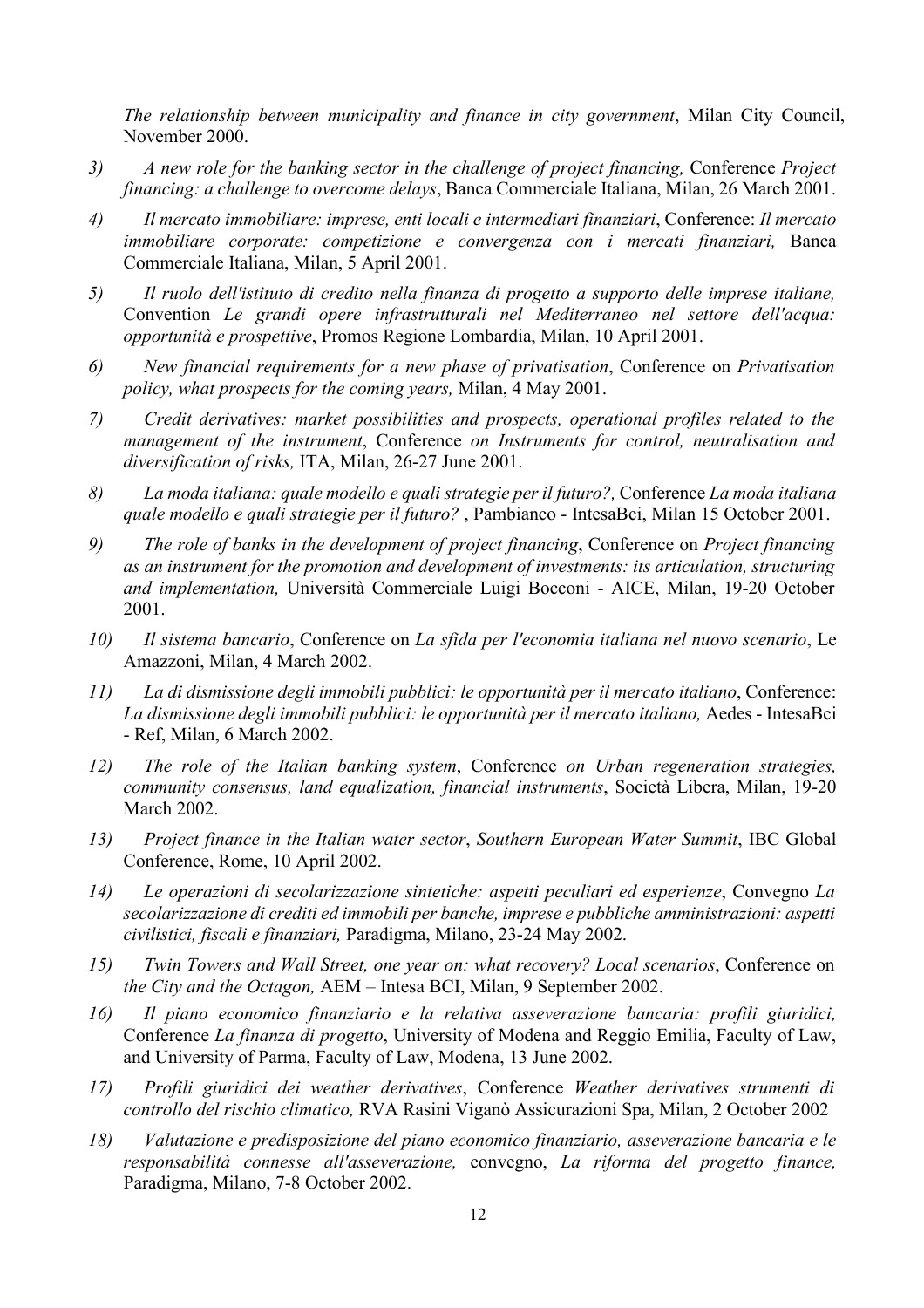- *19) The future and evolution of the Italian banking system*, Conference on *Cash, Treasury and European Finance,* Euro Finance, Milan, 8 October 2002.
- *20) Credit derivatives: contractual models and regulatory rules*, conference, *The evolution of derivative products*, Paradigma, Milan, 10 October 2002.
- *21) Le fonti di finanziamento: il ruolo delle banche*, conference *Il finanziamento dell'industria dei rifiuti solidi urbani,* IntesaBci, Milan, 24 October 2002.
- *22) I nuovi scenari della moda: quali riflessi sulle strategie degli stilisti e delle imprese*, Conference: *I nuovi scenari della moda: quali riflessi sulle strategie degli stilisti e delle imprese*, Pambianco - IntesaBci, Milan, 14 November 2002.
- *23) La promozione delle infrastrutture in Italia: la legge Merloni ter e la legge Obiettivo: il ruolo del promotore*, Conference: *La promozione delle infrastrutture in Italia, la legge Merloni ter e la legge Obiettivo: il ruolo del promotore*, IntesaBci - Istituto Grandi Infrastrutture - Norton Rose, Rome, 5 December 2002.
- *24) Finance and valorisation of public assets*, *Progetto Città* Workshop, Finlombarda, Milan, 20 February 2003.
- *25) Nosedo Project - The role of banks in financing the water industry*, Banca Intesa Conference, Milan, 12 March 2003.
- *26) Evaluation and preparation of the economic and financial plan: the bank affidavit and the responsibilities related to the affidavit*, Conference *Project Finance*, Fondazione Cesfin Alberto Predieri, Florence, 31 March 2003
- *27) Business Opportunities*, *Italy-China* Seminar, Banca Intesa Bank of China, Milan, 3 April 2003.
- *28) Financing the Algeria-Italy gas pipeline: a banker's perspective*, The new Algeria-Italy gas pipeline, Ministerial Summit under the auspices of H.E. Dr. Chakib Khelil, Minister of Energy and Mines and H.E. Prof. Antoni Marzano, Minister of Productive Activities, Rome, 14 April 2003.
- *29) Safety of the seas and market evolution*, Seminar *Safety of the seas and new financial techniques to support the Italian shipping fleet*, Banca Intesa - Norton Rose, Rome, 8 May 2003.
- *30) Profili civilistici del debito subordinato e applicazione nel settore bancario (Civil law profiles of subordinated debt and application in the banking sector),* Conference *Traditional and innovative financial instruments in corporate finance and in the new company law,* Milan, 15- 16 May 2003
- *31) Milan: province of Europe?,* conference *Milan: province of Europe?,* Centro Studi Grande Milano, Milan, 3 July 2003.
- *32) La Borsa di Milano quale motore della crescita del nostro paese,* Conference *La Borsa di Milano quale motore della crescita del nostro Paese,* Centro Studi grande Milano, Milan, 1 March 2004.
- *33) The enlarged Europe facing the challenge of economic growth*, Conference on *The enlarged Europe facing the challenge of economic growth,* Centro Studi Grande Milano, Milan, 10 May 2004.
- *34) New ways of financing strategic infrastructures*, Conference on *New ways of financing strategic infrastructures,* CMB & Partners, Milnao, 14 May 2004.
- *35) Fashion and technology*, Milan Triennial Conference, Milan, 18 May 2004.
- *36) La finanza strutturata come motore delle sviluppo economico*, Conference on *Structured*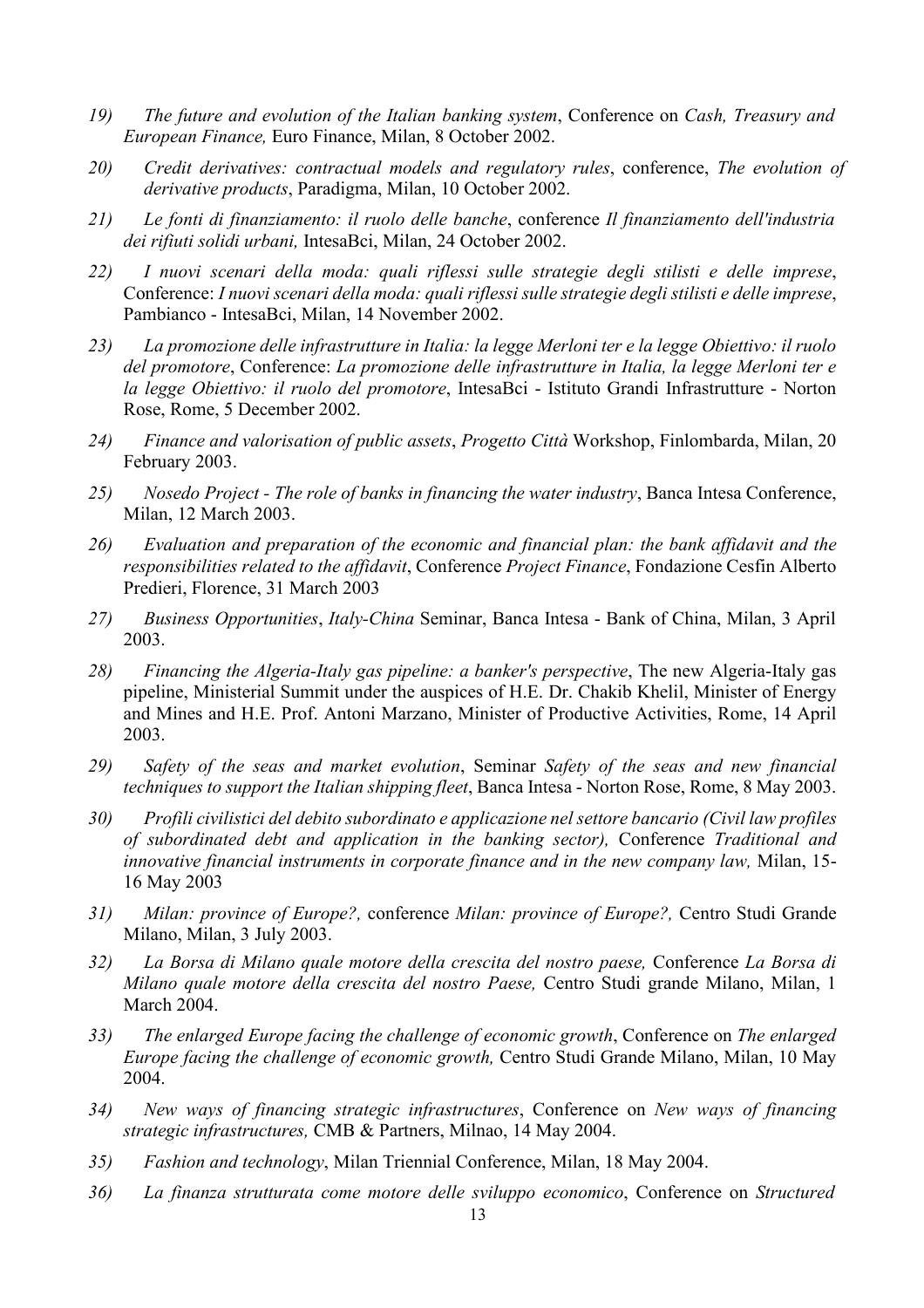*Finance as a Driver of Economic Development*, Deutsche Bank, Rome, 25 May 2004.

- *37) Milano Capitale della tecnologia, Human Technology Dossier* Conference, Banca Europa, Milan, June 2004.
- *38) Riforma delle pensioni e risparmio previdenziale: il ruolo delle assicurazioni,* Conference: *Riforma delle pensioni e risparmio previdenziale: il ruolo delle assicurazioni*, Centro Studi Grande Milano, Milan, 13 December 2004.
- *39) Macroeconomic forecasts for 2005*, Deutsche Bank Conference, Milan, 14 December 2004.
- *40) Derivatives: rules and market*, Conference on *New perspectives of derivatives for companies,*  Paradigma, Milan, 15 December 2004.
- *41) The Italian banking system*, Conference *Lombardy - Europe 2010 - The challenges of competition,* Centro Studi Grande Milano, Milan 14 February 2005.
- *42) Mezzanine finance: definition and profiles of convenience from subordinated debt*, Conference: *La nuova disciplina dei mezzi di finanziamento nel governo d'impresa: quali opportunità per le società per azioni,* Borsa Italiana, Milan, 24 February 2005.
- *43) L'adeguamento delle strutture organizzative della banca all'analisi del rischio del cliente*, Convegno *Prodotti derivati per la clientela corporate*, Paradigma, Milano, 18 May 2005.
- *44) Economic aspects of e-commerce*, Conference on *E-commerce: the market of the future*, Centro Studi Grande Milano, Milan, 11 October 2005.
- *45) Immigration and security,* Convengo *Immigrazione e sicurezza: visione locale e nazionale*, Centro Studi Grande Milano, Milan, 26 November 2005.
- *46) Macroeconomic forecasts for 2006*, Deutsche Bank Conference, Milan, 30 November 2005.
- *47) Le banche in Italia*, Conference on *Milano cambia per l'Europa*, Centro Studi Grande Milano, Milan, 27 February 2006.
- *48) Macroeconomic forecasts for 2007*, Deutsche Bank Conference, Rome, 14 December 2006.
- *49) Derivative instruments: banks' assessment and behavioural strategies*, Conference on *Derivative instruments in enterprises and public administration: from pathology to best practices*, Paradigma, Milan, 29 May 2008.
- *50) Liquidity and market turbulence*, Conference on *Liquidity Risk*, Paradigma, Milan, 18 June 2008.
- *51) I contratti derivati finanziari,* Training course at the Scuola Superiore della Pubblica Amministrazione, Padua, July 2009.
- *52) I contratti derivati finanziari,* Training course at the Scuola Superiore della Pubblica Amministrazione, Udine, September 2009.
- *53) I contratti derivati,* Course of lectures IPSOA Training School, Milan, March 2010.
- *54) The reductio ad unitatem of financial derivative contracts. The use of derivatives by the public administration: open issues,* Conference *OTC Derivatives. Italian and EU regulatory news*, Informa Istituto Nazionale di Formazione, Milan, 24 March 2010.
- *55) Gli amministratori indipendenti,* Conference on *Le operazioni con parti correlate: regolamento Consob n. 17221*, Istituto Nazionale di Formazione Informa, 9 November 2010.
- *56) La bancabilità del progetto ed il mercato del credito nel settore delle energie rinnovabili*, Convegno *Forum Nazionale Energie Rinnovabili*, Paradigma, Milano, 23-23-25 February 2011.
- *57) Derivatives,* lecture for the Master of Specialisation in Law and Economics of Financial